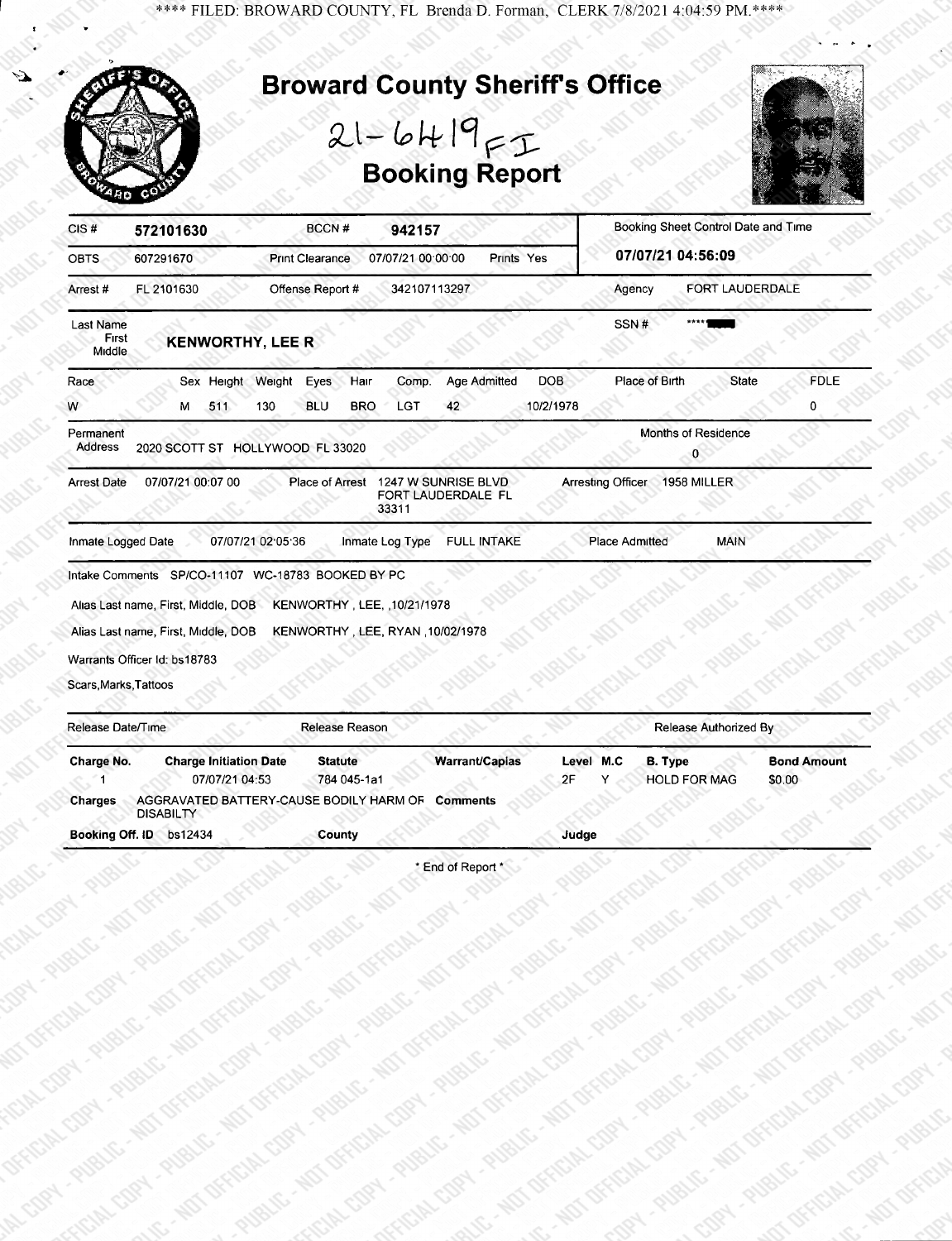ELED: BROWARD COUNTY, FL Brenda D. Forman, CLERK 7/8/2021 4:04:59 PM.\*\*\*\*

**ALCO** 

 $29/54$ 

e Super

| Filing Agency                                                                   | ARREST# 21-01630                               | Oftense Report              |                     | Local ID #                          | <b>FOLE:</b>                                            | FBI - 11                                                                                                                                                                                                                         |                                 | SS# 其 <u>为 - ( 《清政</u> 宗》                                  |
|---------------------------------------------------------------------------------|------------------------------------------------|-----------------------------|---------------------|-------------------------------------|---------------------------------------------------------|----------------------------------------------------------------------------------------------------------------------------------------------------------------------------------------------------------------------------------|---------------------------------|------------------------------------------------------------|
| <b>FT LAUDERDALE PD</b><br>Defendant's Last Name                                |                                                | 34-2107-113297              | First               | Middle                              | SUF                                                     | Alias/Street Name                                                                                                                                                                                                                |                                 | Citizenship                                                |
| <b>KENWORTHY</b>                                                                |                                                |                             | LEE R               |                                     |                                                         |                                                                                                                                                                                                                                  |                                 |                                                            |
| Sex<br>Race                                                                     | Wgt<br>Hgt                                     | Hair<br><b>BROW</b>         | Eyes<br><b>BLUE</b> | Comp                                | <b>DOB</b><br>Age<br>10/02/1978<br>42                   | <b>Birth Place</b><br>$\Delta J$                                                                                                                                                                                                 |                                 |                                                            |
| ₩<br>11<br>Permanent Address                                                    | 130<br>5'II                                    |                             |                     |                                     |                                                         | Scars, Marks, TT                                                                                                                                                                                                                 |                                 |                                                            |
| 2020 SCOTT ST, HOLLYWOOD, FL_33020                                              |                                                |                             |                     |                                     |                                                         | Place of Employment                                                                                                                                                                                                              |                                 | Length                                                     |
| Residence Type (1) City                                                         | (2) County<br>(4) Out of State<br>(3) Florida  |                             |                     | Local Address 2020 SCOTT ST,        | <b>HOLLYWOOD, FL 33020</b>                              |                                                                                                                                                                                                                                  |                                 |                                                            |
| How long defendant in                                                           | Breathalyser By/CCN                            |                             | Reading             | Place of Arrest                     |                                                         | Date/Time Arrested                                                                                                                                                                                                               | Arresting Officer(s) CCN        |                                                            |
| Broward County LIFE                                                             | Zone                                           | Beat                        | Snift               | 1247 H' SUNRISE BLI D<br>Trans Unit | PMD YO NE                                               | <i>07/07/2021</i><br>00:07<br>Transporting Officer/CCN                                                                                                                                                                           | Pick-up Time                    | MILLER. NICHOLAS B. (1958)<br>Time Arrived/BSO             |
| Officer Injured Y□ N  X Unit                                                    | <b>PATR</b> 3451                               |                             | FL01                |                                     |                                                         |                                                                                                                                                                                                                                  |                                 |                                                            |
| <b>TYPE / ACTIVITY</b>                                                          | i ur.<br>N.N/ -                                | E-Heroin<br>H-Hallucinogen  |                     | P-Paraphernalia/<br>Equipment       | Activity<br>T-Traffic<br>N.N/A                          | M-Manufacture/<br>Produce/Cultivate<br>A-Smuggle                                                                                                                                                                                 |                                 | Indication of<br>Y N UK<br>Alcohol Influence $\Box$<br>⊠ ⊡ |
|                                                                                 | A-Amphetamine<br><b>B-Barbiturate</b>          | M-Manjuana<br>O-Optum/Deriv |                     | S-Synthetic<br>U-Unknown            | P Possess<br>S-Sell<br>E-Use                            | K-Dispense/<br>D-Deliver<br>Distribute                                                                                                                                                                                           |                                 | Drug Influence $\Box$ $\boxtimes$ $\Box$                   |
|                                                                                 | C-Cocaine                                      |                             |                     | 2-Other                             | B-Buy                                                   | Z-Other                                                                                                                                                                                                                          |                                 |                                                            |
| Attach                                                                          | Defendant's Vehicle Make:                      |                             |                     |                                     | Type:                                                   | Year: Wear<br>Color: Color:                                                                                                                                                                                                      | ○ VIN # ○ ○ ○ ○ ○ ○ ○ 『ho ○ 写真』 |                                                            |
| Defendant's                                                                     | Vehicle Towed To.                              |                             |                     |                                     |                                                         | Tag #:                                                                                                                                                                                                                           |                                 | Other Identifiers or remarks:<br>sport of the Co.          |
| Photo                                                                           |                                                |                             |                     |                                     |                                                         |                                                                                                                                                                                                                                  |                                 |                                                            |
| Name of victim(s) (if corporation, exact legal name and state of incorporation) |                                                |                             |                     |                                     |                                                         |                                                                                                                                                                                                                                  |                                 |                                                            |
| <i><b>QUILES, OCTAVIO</b></i>                                                   |                                                |                             |                     |                                     | AT LARGE, FORT LAUDERDALE. FL 33311                     |                                                                                                                                                                                                                                  |                                 | $(954)$ 465-8402                                           |
|                                                                                 |                                                |                             |                     |                                     |                                                         |                                                                                                                                                                                                                                  |                                 |                                                            |
| Count #                                                                         |                                                |                             | Offenses Charged    |                                     |                                                         | WC# / Citation # (if applicable)                                                                                                                                                                                                 |                                 | FS or Capias/Warrant #                                     |
|                                                                                 | 4GGRAF BATTERY-CAUSE BODH Y HARM OR DISABILITY |                             |                     |                                     |                                                         |                                                                                                                                                                                                                                  |                                 | 784.045-1.41                                               |
|                                                                                 |                                                |                             |                     |                                     |                                                         |                                                                                                                                                                                                                                  |                                 |                                                            |
|                                                                                 |                                                |                             |                     |                                     |                                                         |                                                                                                                                                                                                                                  |                                 |                                                            |
|                                                                                 |                                                |                             |                     |                                     |                                                         |                                                                                                                                                                                                                                  |                                 |                                                            |
|                                                                                 |                                                |                             |                     |                                     | Probable Cause Affidavit -                              |                                                                                                                                                                                                                                  |                                 |                                                            |
| Before me this date personally appeared MILLER, NICHOL 1S B (1958)              |                                                |                             |                     |                                     |                                                         | who being first duly sworn deposes and says that on                                                                                                                                                                              |                                 |                                                            |
| day of                                                                          | <i>July</i> (year)                             |                             |                     |                                     | 2021 at 1247 W SUNRISE BLI D. FORT LAUDERDALE, FL 33311 |                                                                                                                                                                                                                                  |                                 | (crime location)                                           |
|                                                                                 |                                                |                             |                     |                                     |                                                         | the above named defendant committed the above offenses charged and the facts showing probable cause to believe the same are as follows<br>The DEF and victim were engaged in a verbal altercation over the DEF asking the victim |                                 |                                                            |
|                                                                                 |                                                |                             |                     |                                     |                                                         | for a dollar to purchase a beer. The victim did not provide the DEF with money which                                                                                                                                             |                                 |                                                            |
|                                                                                 |                                                |                             |                     |                                     |                                                         | infuriated the DEF. The DEF then retrieved a milk crate and struck the DEF in the head                                                                                                                                           |                                 |                                                            |
| with the crate 3-4 times.                                                       |                                                |                             |                     |                                     |                                                         |                                                                                                                                                                                                                                  |                                 |                                                            |
|                                                                                 |                                                |                             |                     |                                     |                                                         | The DEF then retrieved a glass beer bottle and struck the DEF in the head with this.                                                                                                                                             |                                 |                                                            |
|                                                                                 |                                                |                             |                     |                                     |                                                         |                                                                                                                                                                                                                                  |                                 | * Continued * *                                            |
|                                                                                 |                                                |                             |                     |                                     |                                                         | Under penalties of perjury, I declare that I trave read the foregoing and that the facts stated therein are true and correct to the best of my knowledge and belief                                                              |                                 |                                                            |
| Officer/Affiant's Signature                                                     |                                                |                             |                     | Officer's Name/CCN                  | MILLER. NICHOLAS B. (1958)                              |                                                                                                                                                                                                                                  | Officer's Division              | <b>Patrol</b>                                              |
| STATE OF FLORIDA                                                                |                                                |                             |                     |                                     |                                                         |                                                                                                                                                                                                                                  |                                 |                                                            |
| COUNTY OF BROWARD                                                               |                                                |                             |                     |                                     |                                                         |                                                                                                                                                                                                                                  |                                 |                                                            |
| Sworn to (or affirmed) and subscribed before me this                            |                                                |                             |                     | day of                              | July                                                    | 2021                                                                                                                                                                                                                             | ಳುಕ್ಕಿ ∤ಾ∞                      |                                                            |
| bγ                                                                              | <u>OFFICER_MILLER, NICHOLAS B.</u>             |                             |                     |                                     |                                                         | (name and title), who is personally known to me or has produced                                                                                                                                                                  |                                 |                                                            |
|                                                                                 |                                                |                             |                     |                                     |                                                         | as identification                                                                                                                                                                                                                |                                 |                                                            |
|                                                                                 |                                                | of Assistant State Attorney |                     |                                     |                                                         | Title/Rank ar                                                                                                                                                                                                                    |                                 |                                                            |
|                                                                                 |                                                |                             |                     |                                     |                                                         |                                                                                                                                                                                                                                  |                                 |                                                            |
| Print, Type or Stamp Commissioned Name of Notary Public                         |                                                |                             |                     |                                     |                                                         | (SEAL)                                                                                                                                                                                                                           |                                 |                                                            |
| Seventeenth Judicial Circuit                                                    |                                                |                             |                     |                                     |                                                         |                                                                                                                                                                                                                                  |                                 |                                                            |
| <b>Broward County</b><br>State of Florida                                       |                                                |                             |                     |                                     | FIRST APPEARANCE/ARREST FORM                            |                                                                                                                                                                                                                                  |                                 | Court<br>State Attorney<br>2nd                             |
| BSO DB-#2 (Revised 05/00)                                                       |                                                |                             |                     |                                     |                                                         | (SHOULD ADDITIONAL SPACE BE NEEDED, USE THE PROBABLE CAUSE AFFIDAVIT CONTINUATION (BSO DB#2a))                                                                                                                                   |                                 | <b>Filing Agency</b><br>3 d<br>Arresting Agency            |